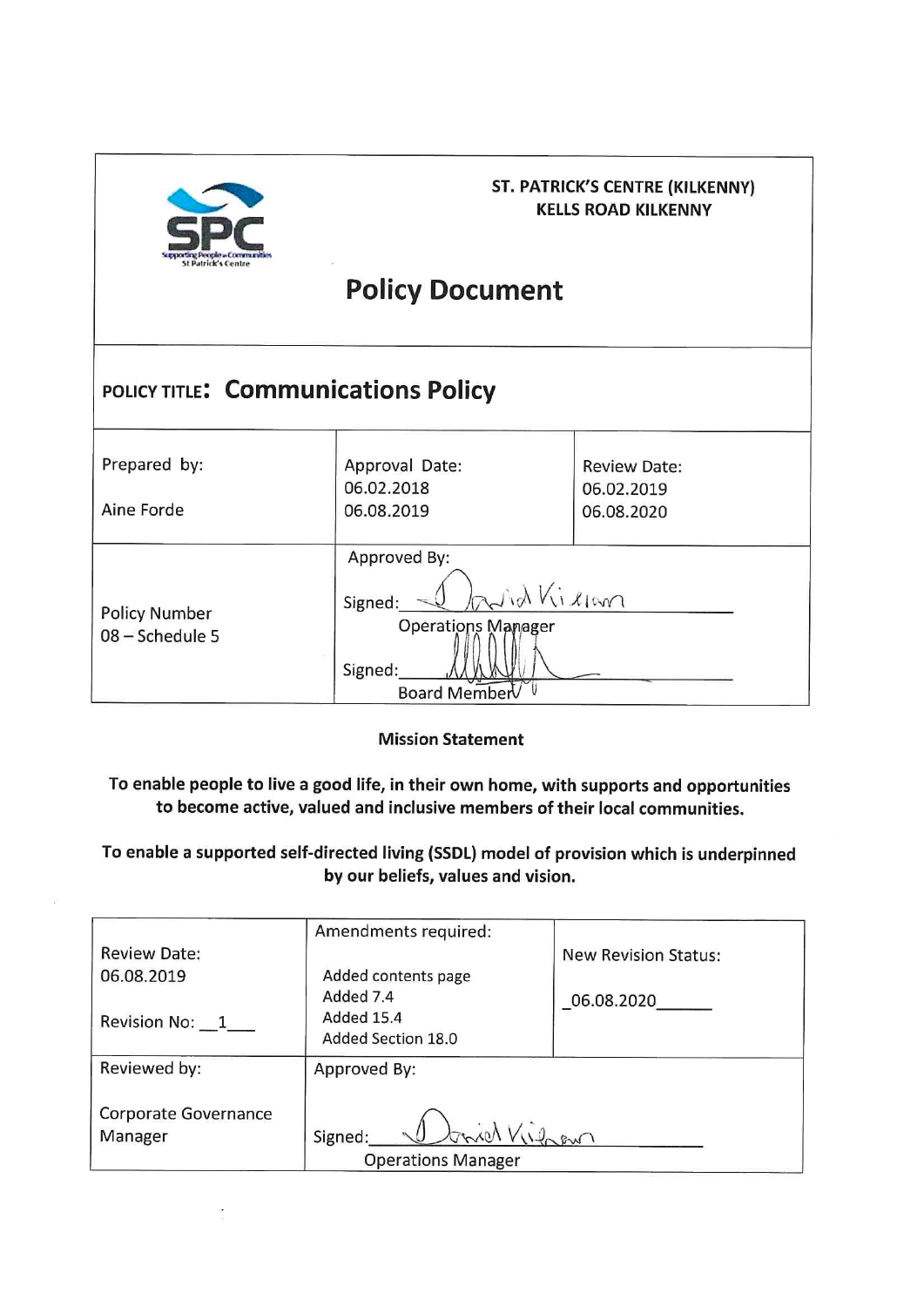# **Communication Policy**

## Contents

| 1.0  |  |
|------|--|
| 2.0  |  |
| 3.0  |  |
| 4.0  |  |
| 5.0  |  |
| 6.0  |  |
| 7.0  |  |
| 8.0  |  |
| 9.0  |  |
| 10.0 |  |
| 11.0 |  |
| 12.0 |  |
| 13.0 |  |
| 14.0 |  |
| 15.0 |  |
| 16.0 |  |
| 17.0 |  |
| 18.0 |  |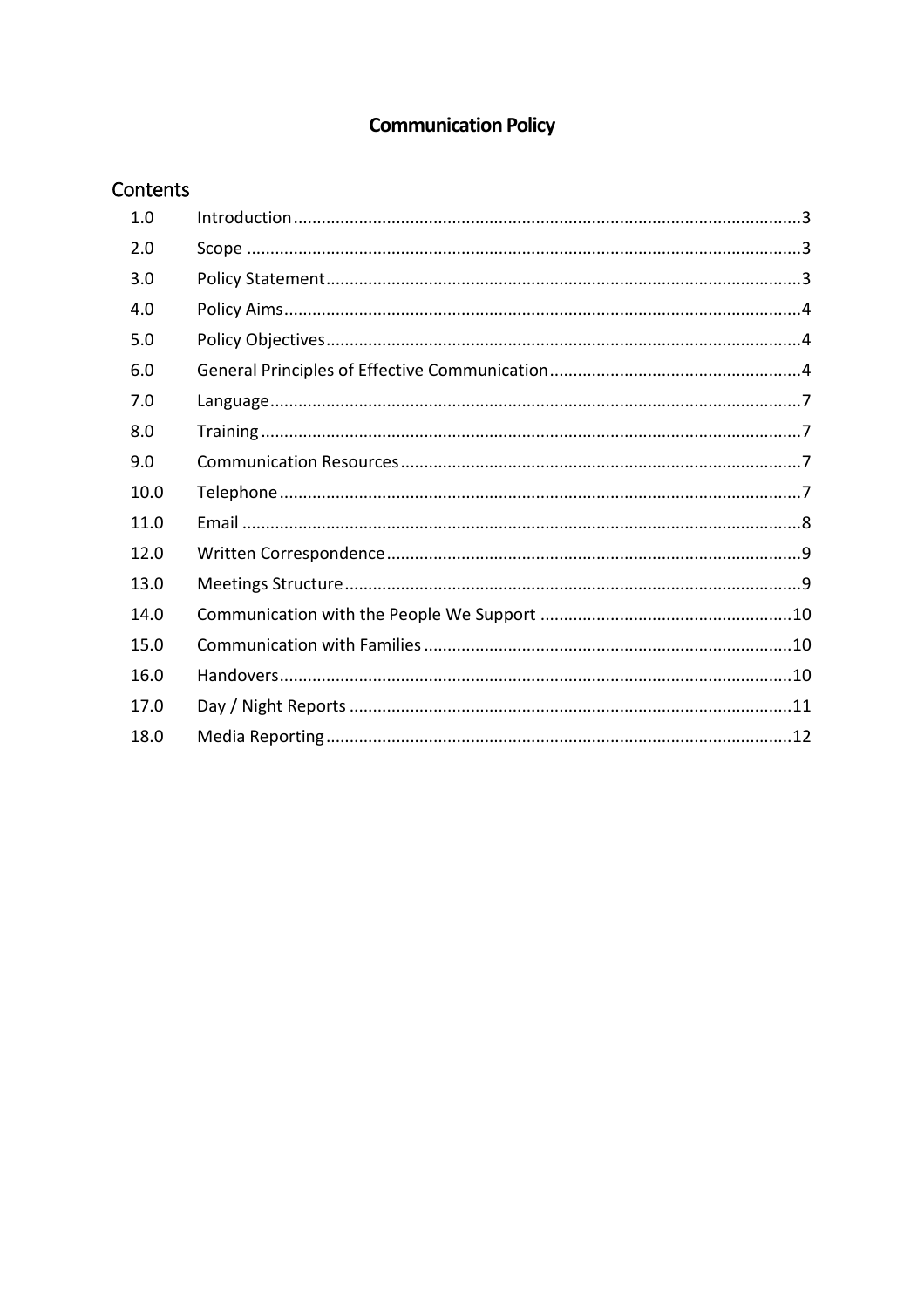#### <span id="page-2-0"></span>1.0 Introduction

- 1.1 St Patrick's Centre, Kilkenny (SPC) is pleased to produce this Communication Policy which has been developed through the involvement of employees throughout the service. The policy was informed by the following:-
- **1.2** All in leadership and management roles through participation in a consultation at Change Management meetings where principles and values underpinning policy were agreed.
- **1.3** All Team Leaders and CTC Managers through participation in a consultation at a Leadership Coaching Session in relation to best practice guidelines for effective communication at middle management level.
- **1.4** Eight employees who participated in a Listening Exercise where examples of poor communication practice were highlighted and suggestions for improvements to communication practices throughout the organisation were agreed.

#### <span id="page-2-1"></span>2.0 Scope

**2.1** SPC recognises that if employees are kept well informed and given opportunities to provide feedback, their ability to embrace change is likely to be enhanced. This recognition is at the heart of our new Communication Policy.

For communication to take place-

- a. a message must be **given**
- b. a message must be **received**
- c. a message must be **understood (Management Essentials SHRC Ltd p13)**
- **2.2** This policy should be read in junction with the following St Patrick's Centre Policies:-
	- Data Protection Policy
	- Privacy Policy
	- Dignity in the Workplace Policy
	- Social Media Policy

#### <span id="page-2-2"></span>3.0 Policy Statement

- **3.1** Maintaining good internal and external communications is particularly important during a climate of organisational change. Effective communication at this time will help employees and other stakeholders to understand St Patrick's Centre mission, values, objectives, developments and issues.
- **3.2** SPC is committed to ensuring that appropriate policies, procedures and monitoring arrangements are in place to support good internal and external communications.
- **3.3** SPC is committed to developing two-way communication channels recognising that the key stakeholder groups who can support the organisation to improve services are those who use the services and those who deliver them.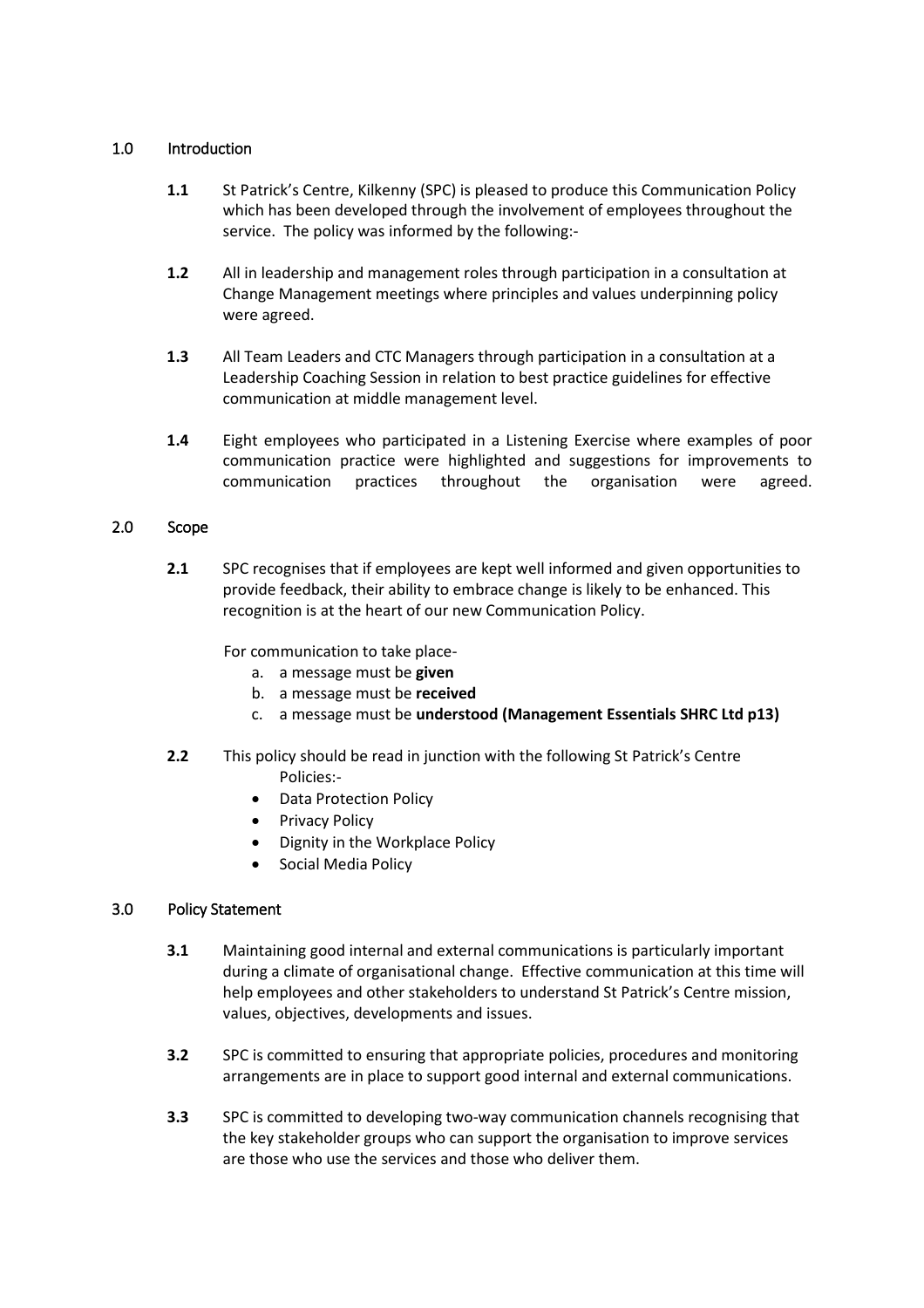- **3.4** SPC is committed to continually improving communications, thus assisting employees to understand the Organisation's objectives and the reasons behind them.
- **3.5** SPC is committed to following clear communication principles for the people we support, their families, employees and all other stakeholders
	- o Be open and honest
	- o Be relevant, accurate, sensitive and timely
	- o Enable meaningful engagement with stakeholders
	- o Recognise the importance and value of engaging with the people we support, their families, employees and external agencies
	- o Ensure that St Patrick's Centre listens to stakeholders, act on information received when appropriate and provides feedback
	- o Reflect the principles of confidentiality, data protection, freedom of information and other relevant legislation

#### <span id="page-3-0"></span>4.0 Policy Aims

- **4.1** Provide stakeholders with timely information regarding matters of interest or concern
- **4.2** Ensure that employees, their representatives and other key stakeholders are engaged on a regular basis in order to provide information, receive feedback and act on this as appropriate with particular emphasis on current concerns i.e. decongregation, HIQA inspections and MOU issues
- **4.3** Promote and enhance the reputation of St Patrick's Centre through external communication e.g. HIQA, MOU
- **4.4** Champion and facilitate the ethos of employee engagement with the organisation

#### <span id="page-3-1"></span>5.0 Policy Objectives

- **5.1** To maximise employee's potential by improving the communication systems and ensuring appropriate mechanisms are in place to increase employee's understanding of the SPC vision, core values and corporate objectives
- **5.2** To ensure that robust systems of communications are in place
- **5.3** To ensure that all employees are aware of policies and procedures relevant to their work
- **5.4** To ensure that all employees are made aware of and participate in the implementation of the Communications Policy
- **5.5** To use formal communication processes in place including change management meetings, organisational listening exercise and employee briefings
- **5.6** To facilitate information sharing and feedback throughout all levels of the organisation
- **5.7** To develop effective two-way communication channels between SPC and all key stakeholders including families of the people we support
- **5.8** To ensure timely communication of changes or developments
- **5.9** To build and maintain confidence in the quality of service provided by SPC
- **5.10** To develop and sustain positive relationships with key external stakeholders

#### <span id="page-3-2"></span>**6.0** General Principles of Effective Communication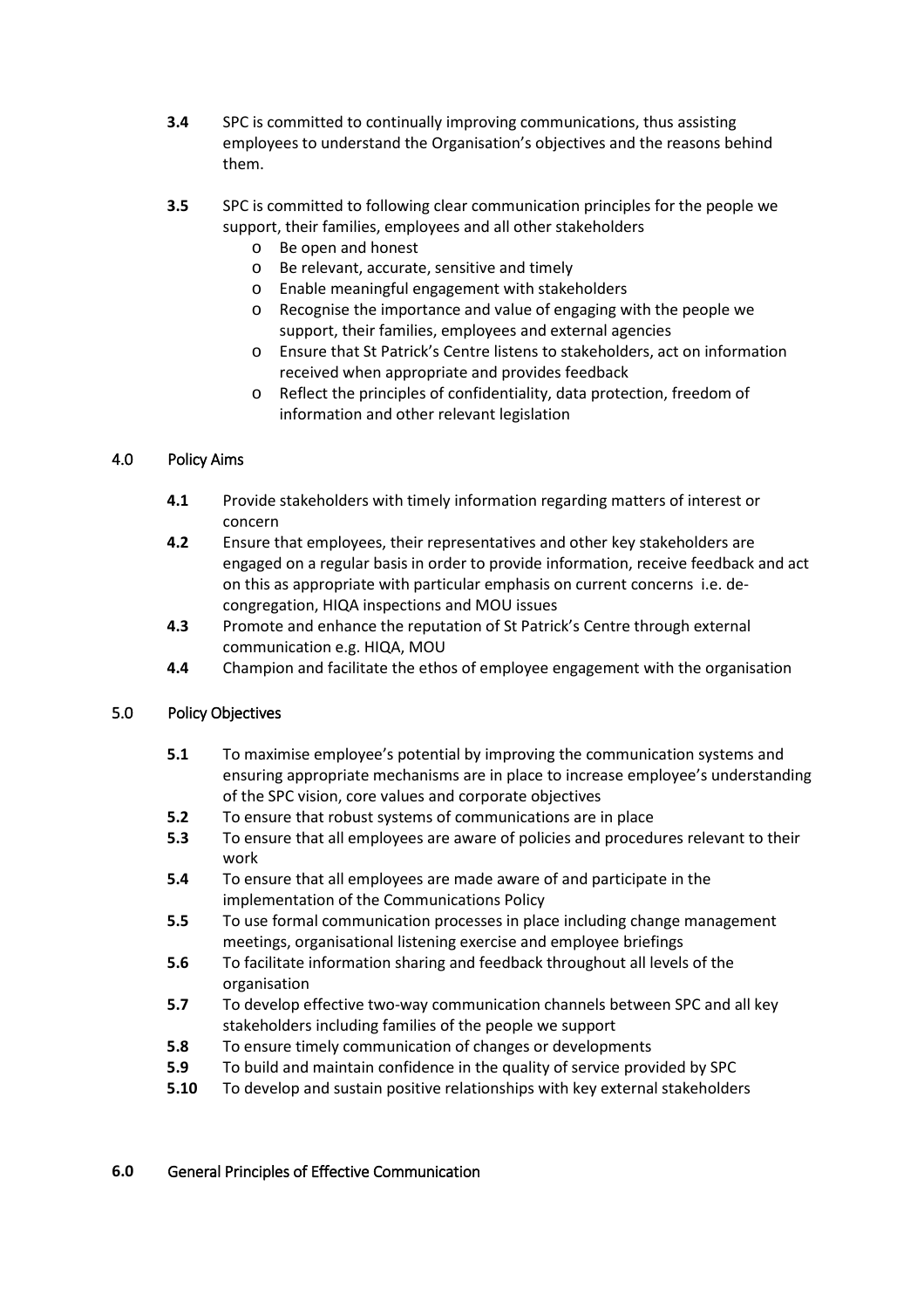- **6.1** Two-way communication between employees and management is crucial to the effective operation of the organisation
- **6.2** Effective communication is critical to the achievement of corporate objectives
- **6.3** Employees will be kept well informed and given opportunities to provide feedback, so that their ability to embrace change is likely to be enhanced
- **6.4** Employees have a right to be informed through the management structure.
- **6.5** Information they receive should be up to date accurate information concerning the organisation and its activities, including any proposed changes to service delivery Systems for good communication will include the following:-
	- Employees Inductions
	- Employees/team meetings
	- Publications, Newsletters, E-briefings
	- Website
- **6.6** SPC aims to implement, maintain and monitor these systems to ensure that the information reaches all employees and enabling employee feedback

#### **6.7 Open Communication**

As an organisation we are committed to open communication. Subject to confidentiality, communications should be complete, unambiguous and made in a timely manner:

- Credibility and trust of employees will only come with consistently truthful and open communication
- Communication about significant occurrences should be thoroughly planned
- Being too busy is not an acceptable excuse for inadequate or ineffective communication
- Care should be taken to decide what requires formal communication and by whom, and what can be communicated informally
- We are committed to communicating both good and bad news quickly, in advance if possible, even if the full impact of the decision or message may not be clear
- Rumours in the workplace will be addressed as soon as is practicable
- Communicating on a 'need to know' basis, avoiding controversial issues, or delaying communication 'until all details are clear' is contrary to our communications policy

#### **6.8 Face to Face Communication**

An effective exchange of meaning or understanding is unlikely unless there is discussion and the opportunity for questions to be asked and answered. This is best conveyed in face to face communication.

The target audience should be taken into account when planning communication and the message should be tailored accordingly. Some audiences will be satisfied with simple verbal presentations while others will require documentation evidencing significant information.

#### **6.9 Feedback**

Obtaining feedback and listening effectively should be valued aspects of our communication policy in SPC. We know that effective communication will only come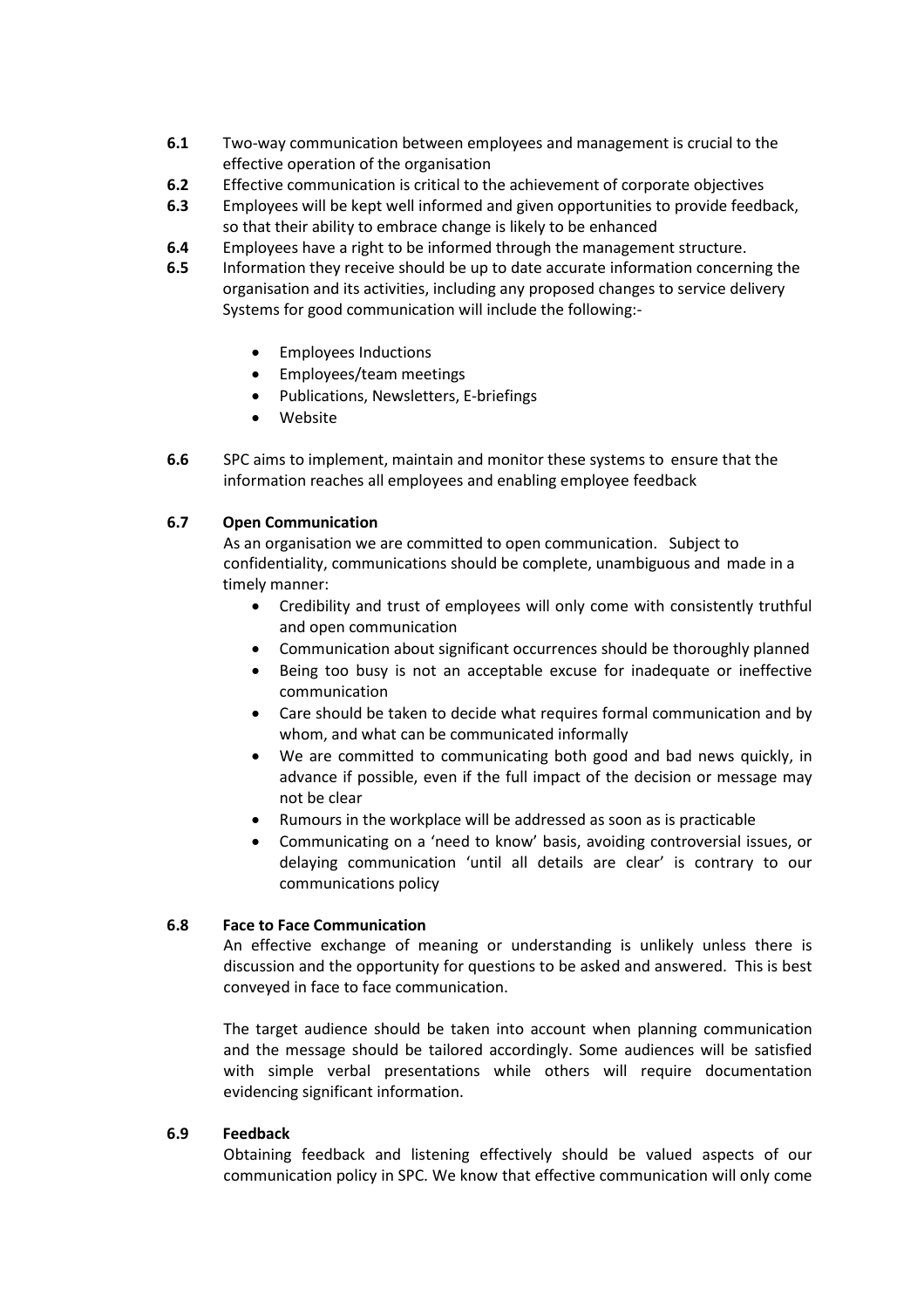when we seek out and welcome feedback. All employees should always be able to give constructive feedback without fear of retribution.

#### **6.10 Address rumours and misinformation at source**

In communicating we will focus on local specific issues. Communication issues that arise at a local level e.g. cross-functional issues and rumours will be addressed by those involved without delay. Disingenuous communication to colleagues and families of the people we support including initiating or continuing rumours known to be untrue is in direct violation of our communications policy and will be addressed promptly and decisively.

#### **6.11 All leadership roles are crucial in effecting good communication**

Important information will be made available to all in leadership roles in a timely manner to enable them to relay it to their teams. All in leadership roles in turn will regularly communicate with their team members on a formal and informal basis. They should actively seek feedback from their teams on the effectiveness of their communication with them.

- **6.12** In this time of rapid change management in SPC all employees no matter what our role in the organisation will
	- Strive for professional behaviour at all times, knowing that in everything we do we are communicating:-
		- Our behaviour is everything we say and do
		- Our behaviour is directly observable
		- Conclusions are based on our behaviour
		- Behaviour breeds behaviour
		- We can choose how to behave
		- We can choose our behaviour to help or to hinder

#### **(Management Essentials SHRC Ltd p13)**

- Work from the following core commitments which will help us to adhere to our new communications policy:
	- o Courtesy, friendliness and a spirit of helpfulness inform all of our communication within St Patrick's Centre, Kilkenny
	- o Differences of opinion are handled privately and discreetly. Gossip and backbiting are never acceptable. Instead we will communicate directly with the person or persons involved to resolve differences.
	- o Constructive Critique that which will improve our work by clarifying or instructing is welcomed when delivered with respect and tact. Destructive criticism – that which is designed to undermine work or a person is never acceptable.

#### **6.13 Guidelines for Team Leaders - Information sharing**

- (a) The **Team Leader** is tasked with sharing information with all employees in a timely and accurate manner. Key daily strategies for information sharing include:
	- Shift planner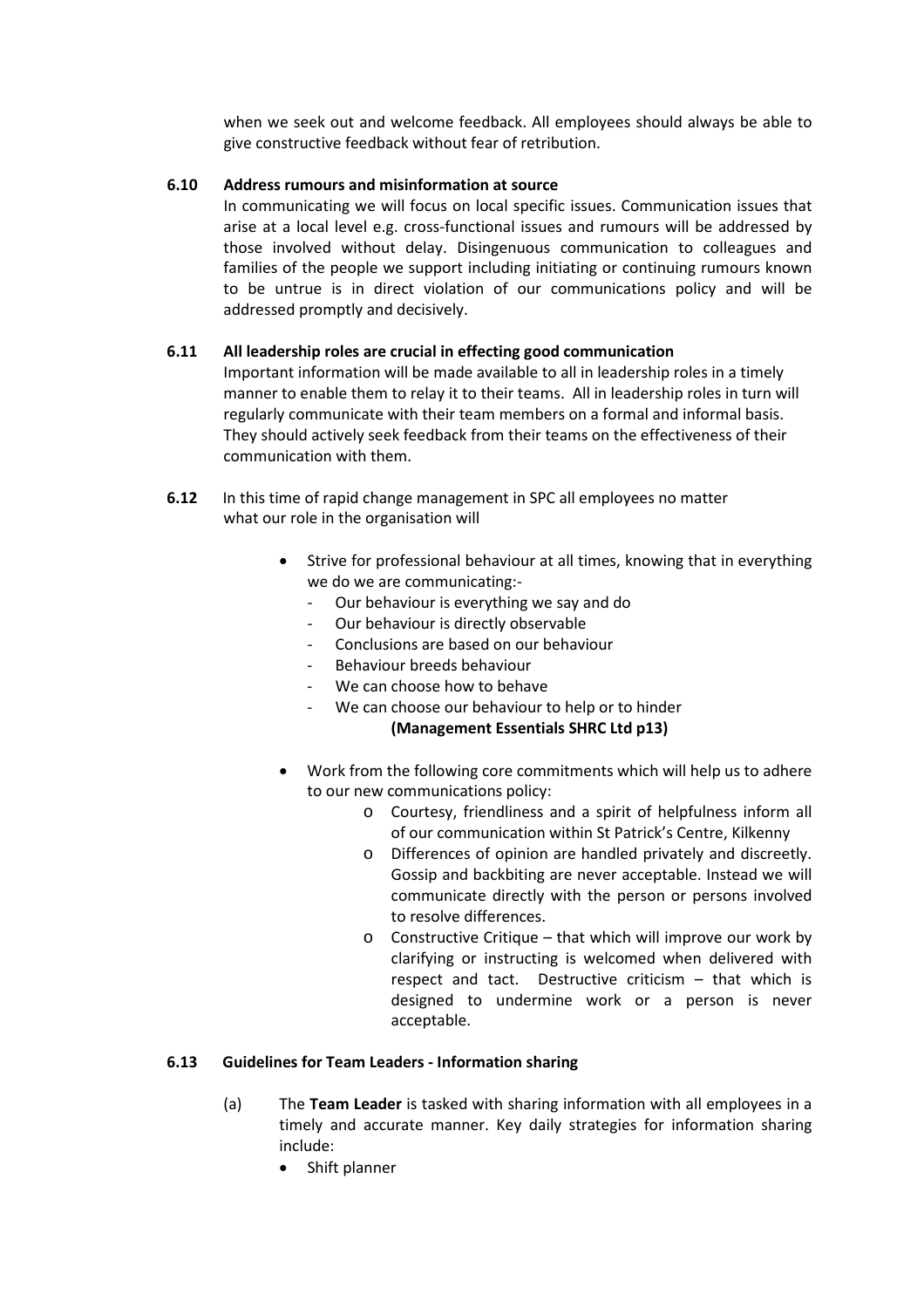- Diary
- (b) The Team Leader will also do morning and evening check in with employees on duty Monday to Friday and weekends when on duty.
- (c) All Employees will sign each update/ piece of information they have read. Information from each meeting attended will be included in these 'information sharing' processes

#### <span id="page-6-0"></span>7.0 Language

- **7.1** All employees are charged with using appropriate and respectful language at all times. The language should reflect the values and beliefs of the Organisation and be in keeping with the supported self-directed model of provision.
- **7.2** People we Support/Person Supported is the term to be used as opposed to Service User. When referring to the person(s) supported in the context of where they live, then resident is acceptable e.g. the resident of Bramble House ……
- **7.3** When referring to the residence of the person supported, the home should be referred to by the house name in the first instance e.g. Bramble House and home is the accepted term after that. Unit is no longer deemed appropriate.
- **7.4** We refer to direct support workers/employees/staff as opposed to front line workers/employees/staff.

#### <span id="page-6-1"></span>8.0 Training

**8.1** Training in Effective Communication will be made available to all employees.

#### <span id="page-6-2"></span>9.0 Communication Resources

- **9.1** Relevant infrastructure such as the use of computers, mobiles, landlines, and printers will be made available as appropriate to all employees at the direction of their Line Manager.
- **9.2** Team Leaders are to ensure that all direct support employees have the facility and opportunity to access work emails regularly during their protected time.

#### <span id="page-6-3"></span>10.0 Telephone

#### **10.1 Answering the phone**

- Employees should endeavour to answer the phone as quickly as possible and where this is not possible, messages should be listened to twice daily and any calls returned within the day
- When contacting houses, call landline in the first instance and if unanswered, call house mobile and leave a message. If urgent contact the PIC/Shift Leader mobile number
- We should endeavour to answer a colleague's extension/phone if they are not present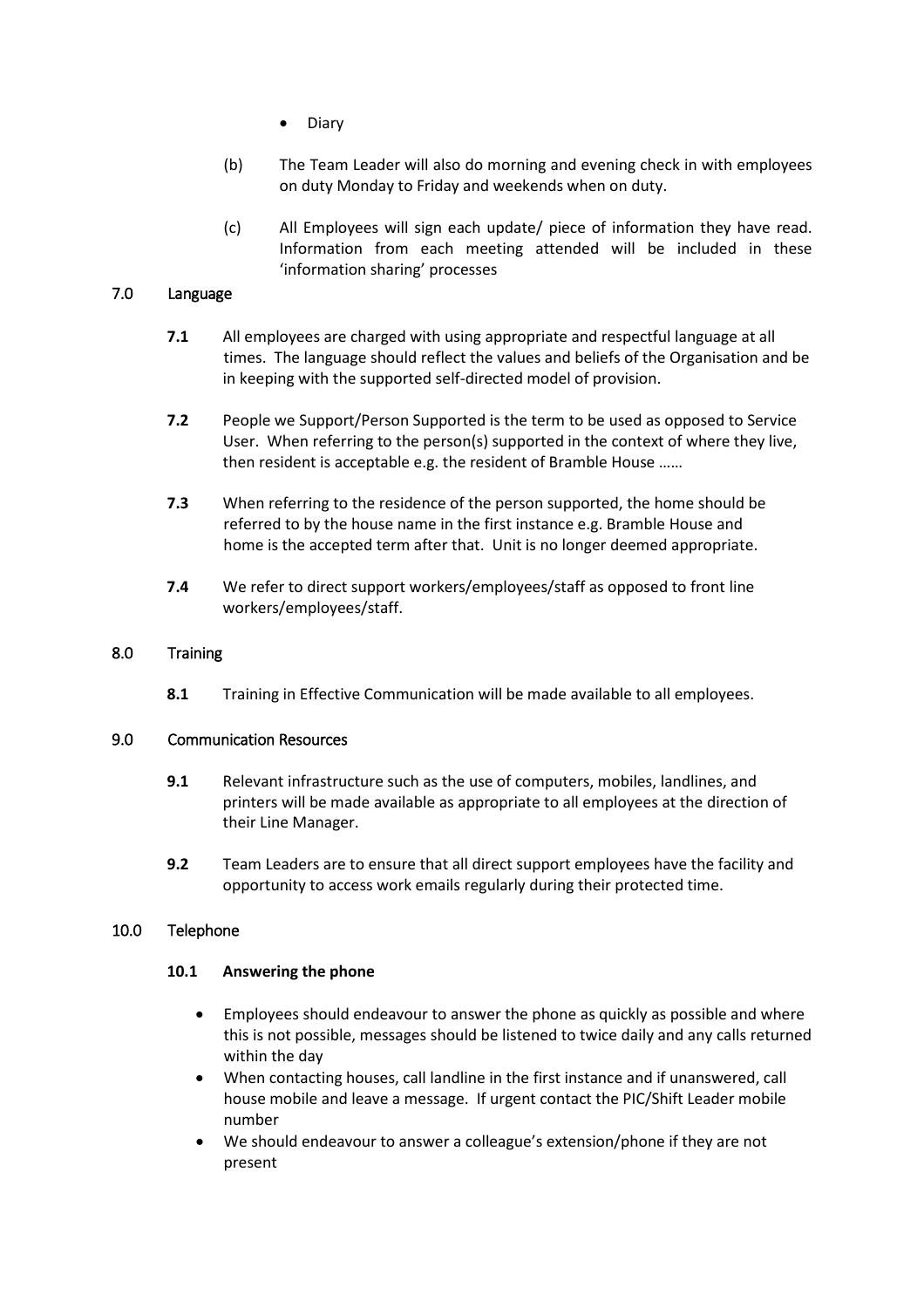The phone should be answered in a uniform manner across the organisation  $-$  when answering internal calls, identifying yourself is sufficient i.e. Hello, Liam speaking. For external calls the guide below should be followed.

| <b>Home</b>             | Administration          | <b>Function</b>        |
|-------------------------|-------------------------|------------------------|
| Good                    | Good Morning/Afternoon, | Good Morning/Afternoon |
| Morning/Afternoon,      | St Patrick's Centre     | Health & Safety        |
| <b>Birchfield House</b> | Áine speaking           | Áine speaking          |
| Áine Speaking           |                         |                        |

#### **10.2 Mobile Phone Usage**

- Employees should not take or make phone calls on personal mobile phones during working hours, emergencies notwithstanding. Restrict calls of this nature to tea breaks, lunch breaks or after hours.
- Under no circumstances should employees have work emails on personal mobile phones. It is in breach of our Data Protection Policy and the Data Protection legislation. Deviation from this will expose the Organisation and will become a disciplinary matter.
- The PIC/Team Leader phones are to be left on site for use by Shift Leader and work emails should be accessed on these phones through the internet on a needs basis. Email app should not be downloaded on work mobile for data protection reasons.
- It is the responsibility of the PIC/Team Leader to ensure that they are logged out of their work emails before handing over of the phone.
- Any loss of work mobile phones/tablets should be reported immediately to Corporate Governance Manager as it may constitute a data protection breach.

#### <span id="page-7-0"></span>11.0 Email

- Consider if email is the appropriate medium for the message. Face to face or a phone call might be more appropriate
- Acknowledge all emails even if not in a position to provide a response at that time
- Be mindful of your language and tone when using email. Be aware that any of your emails might be subject to data protection access requests and compose accordingly
- Each house team has an email. Please utilise to avoid missing relevant people
- Please be selective in utilising 'all users' option. Target your emails accordingly as some might be ignored due to prolific use of the 'all user' function.
- Be selective with whom you cc on emails. It is tiresome and timewasting to have to read through emails that appear to have no relevance to the recipient
- Work emails addresses should not be used for personal communications
- Do not transmit inappropriate material on work email e.g. anything of a pornographic nature
- Please proof-read emails for appropriate capitalisation, spelling and grammatical errors before internal or external transmission as this reflects on the Organisation
- Always use out of office replies if out of the office for more than one day. Indicate who should be contacted in your absence
- If communicating with external parties, use the SPC 'auto signature' and disclaimer
- Respect individual users right for privacy of their personal data under the Data Protection legislation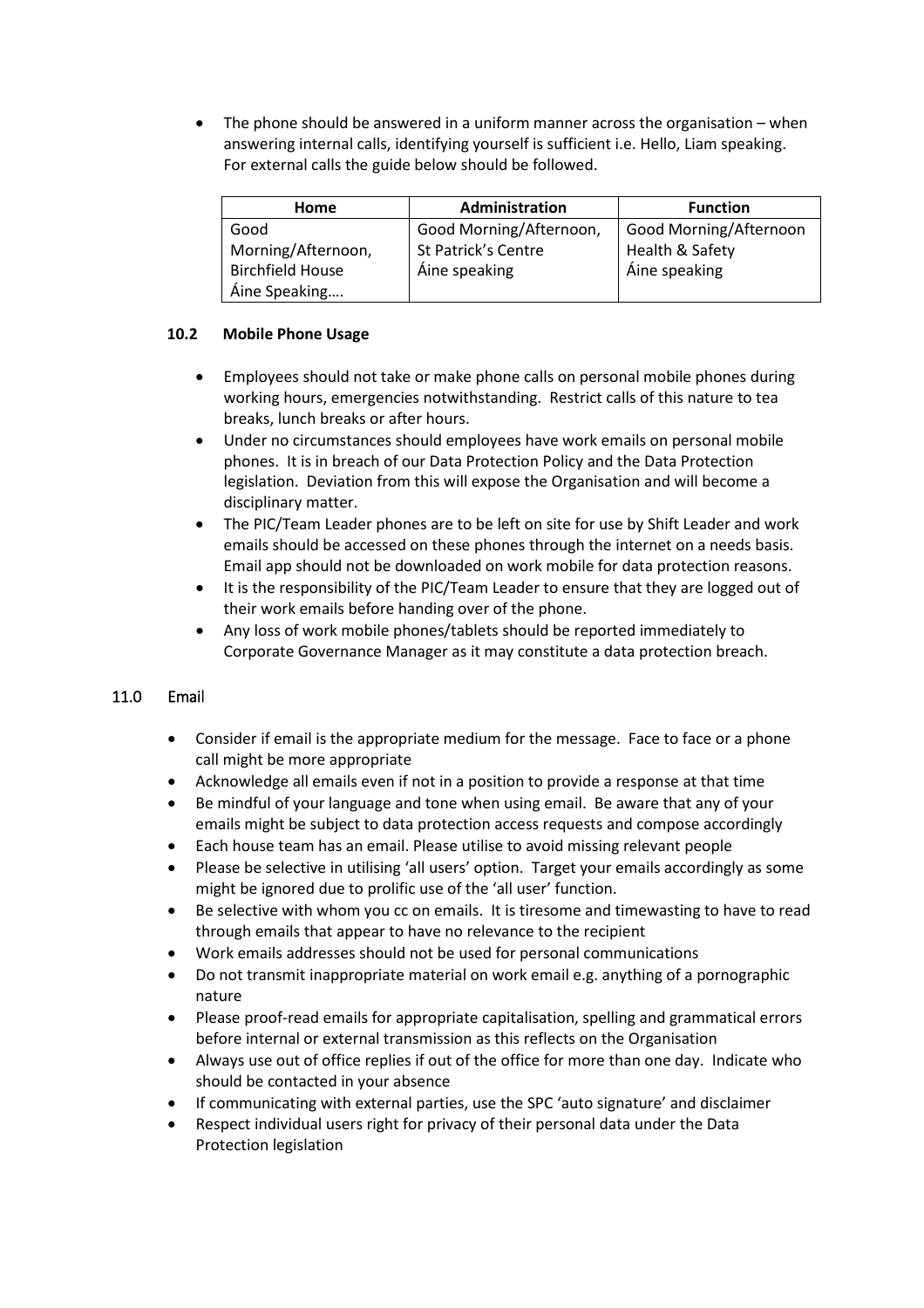• Should emails for internal or external transmission be inadvertently sent to the incorrect recipient(s), please report it immediately to the Corporate Governance Manager as it may constitute a data protection breach

#### <span id="page-8-0"></span>12.0 Written Correspondence

- Proof read any correspondence/reports for appropriate capitalisation spelling/grammatical errors before internal or external transmission
- Use standard layout for any letter/writing and report writing templates

#### <span id="page-8-1"></span>13.0 Meetings Structure

- Every meeting should have a purpose
- Every meeting requires an agenda use template agenda
- Times should be allocated to agenda items. A start and finish time should be decided
- Use template minutes to record meetings

#### **13.1 Team Meetings at Departmental Level**

- Employees should endeavour (where feasible) to have one meeting free day across the organisation and Friday is suggested as being the most appropriate.
- Team meetings should occur every month.
- All team members should be invited to attend and contribute to the agenda
- Build capacity in the team by sharing roles in facilitating, recording and preparing work for presentation at the meetings
- Minutes of the meetings should be made available to team members who were unable to attend
- Team members must read and sign minutes of all Team Meeting whether present or otherwise to ensure they are up to date with communications

#### **13.2 Team Meetings at House Level**

- Houses Team meetings will be scheduled for each calendar year and held on a monthly basis.
- There should be a procedure in place to support full employee attendance such as utilising TOIL hours
- Use the template for agenda and minutes
- Build capacity in the team by sharing roles in facilitating, recording and preparing work for presentation at the meetings
- Style of team meeting will support engagement, dialogue and collaborative work with accountability across the team.
- Team members must read and sign minutes of all Team Meeting whether present or otherwise to ensure they are up to date with communications

#### **13.3 Multi-Disciplinary (MDT) Meetings**

The purpose of these meetings is to facilitate best practice management of all the people we support. Clinical decisions are made on review of clinical documentation such as case notes, test results, diagnostic imaging, evaluation of assessments etc. The person supported who is the subject of the meetings may or may not be present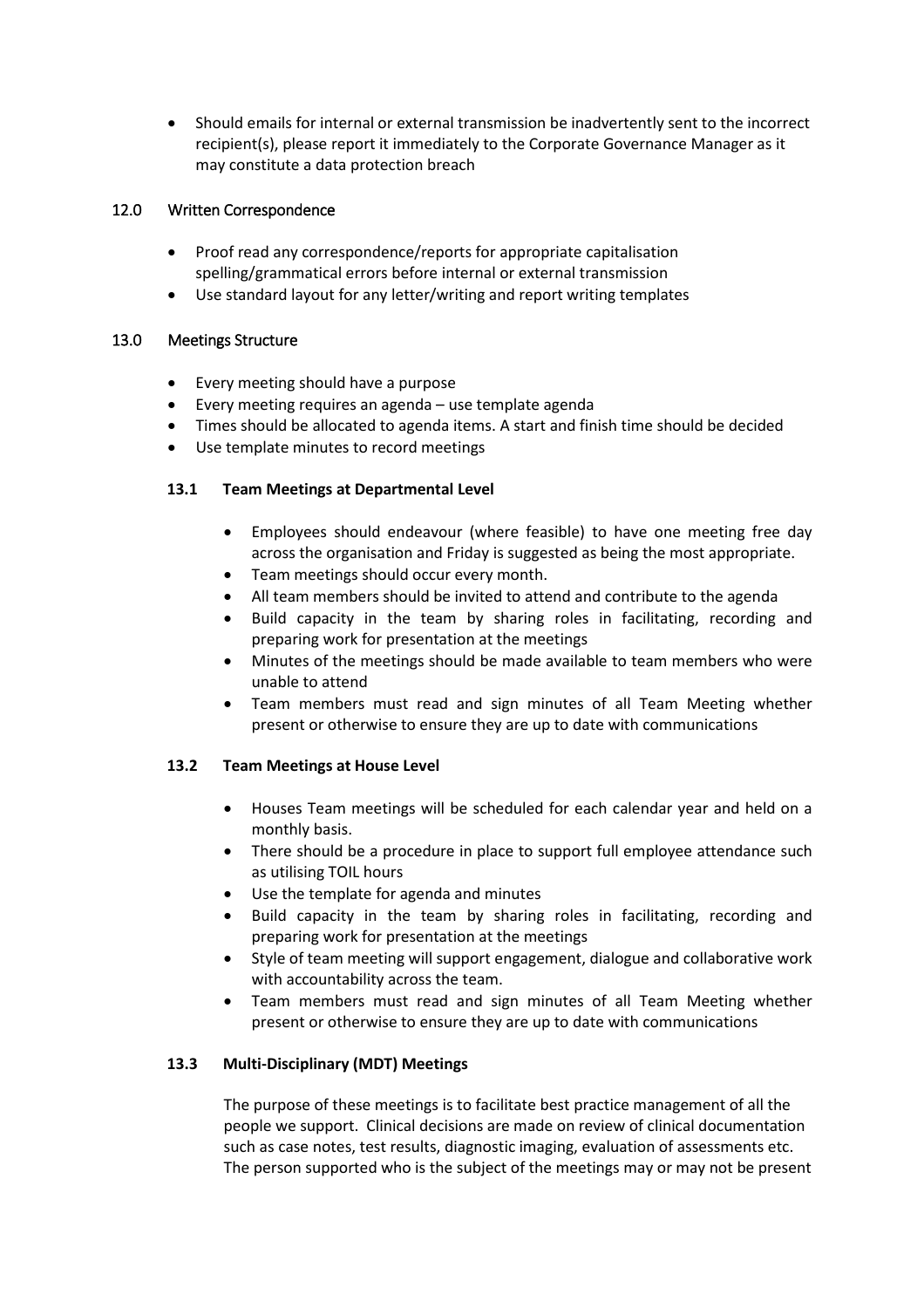as appropriate.

#### **13.4 Case Conferences**

Case Conferences include regularly scheduled reviews or conferences that meet daily, weekly or monthly (as appropriate) to plan and review specific management strategies to improve the services on offer to the people we support.

A case conference is an opportunity for collaborative decision making amongst key stakeholders, regarding the needs and support systems required for an individual we support

#### <span id="page-9-0"></span>14.0 Communication with the People We Support

- **14.1** The most effective method of communication for the person supported must be acknowledged and supported at all times.
- **14.2** Each person we support must have a communication plan in place which includes information on their preferred method of communication in their care place and any communication supports they require.

#### <span id="page-9-1"></span>15.0 Communication with Families

- **15.1** All communication with families should be logged in the Family Contact Log
- **15.2** Employees should communicate in a professional manner at all times and front-line communication with families should be confined to issues relating to the person supported only. Deviation from this will be addressed appropriately
- **15.3** Any other issues such as organisational concerns, staffing, de congregation etc. should be referred to the Team Leader only
- **15.4** It is SPC policy to communicate with First Contact of person supported only. We do not use the term next of kin as it has no legal basis. We have a Second Contact on file in the event that the First Contact is not available. They are only contacted when First Contact is not available and not in addition to.

#### <span id="page-9-2"></span>16.0 Handovers

Handover/ Shift Planner

This is a key communication tool and Team Leaders will ensure that quality time is allocated at the beginning of each shift for the handover process.

- The shift planner is a live document updated throughout the day with key messages/feedback to employees
- At the beginning of a shift, employees read the shift planner, and the diary from their last day of duty
- All employees on duty sign the shift planner, initial when assigned task has been completed and make a note where it was not possible to complete a task
- Team Leaders sign each days' shift planner and CSM's sign at regular intervals, again making a note where feedback or comment is warranted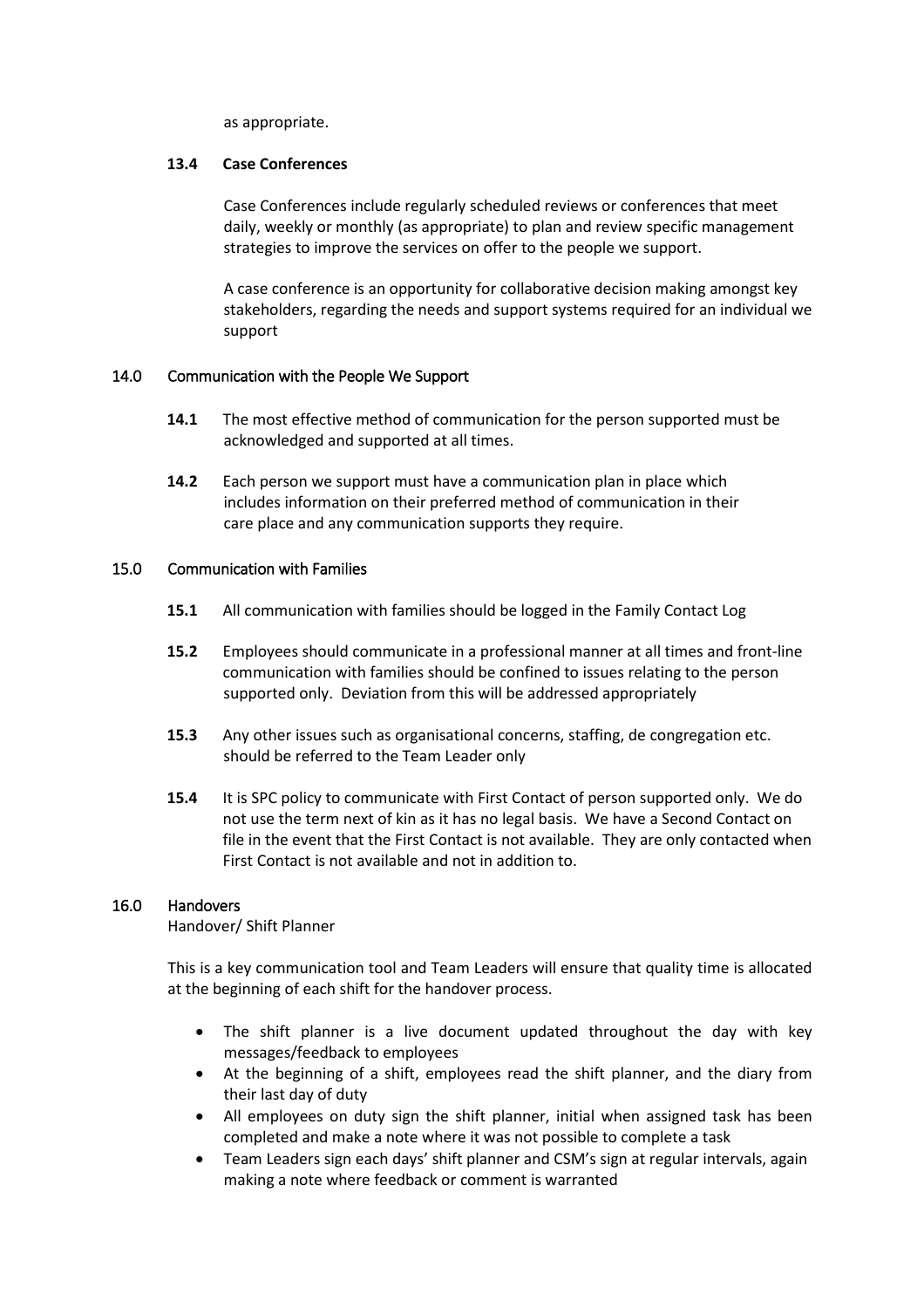#### <span id="page-10-0"></span>17.0 Day / Night Reports

Day and Night Reports are a fundamental operational requirement. These reports are a key component of evidence of the Organisation's operational and clinical duty of care to the people we support.

- **17.1** At the beginning of each shift, all team members must sign the report of the previous shift, confirming that they are aware of all relevant details of the people they will be supporting, before their shift commences.
- **17.2** During a shift the shift leader/delegate must complete daily notes on the DMS throughout the day.
- **17.3** At the end of each shift, the Shift Leader or delegate must complete the Handover Report on the DMS of all relevant developments throughout that shift period – Day or Night. This report in then shared verbally with either the oncoming Shift Leader and / or Staff Team.
- **17.4** Reports should be written in compliance with point 12.0 above of this Communications Policy.
- **17.5** Reports should be completed by the Shift Leader / delegated team member.
- **17.6** Once complete, Handover Reports must be submitted on the DMS.
- **17.7** Shift Reports must be submitted on the DMS at least two hours before end of shift and before the Shift Leader / delegated staff member goes off duty. Any further developments between submission of formal report and end of shift period can be followed up with an email. All issues should be mentioned including but not limited to staffing and health and safety issues. The Senior Cover Holder reports relevant content to the Senior Management Team (see 17.8).
- **17.8** Failure to submit a Handover Report, is a very serious matter. It constitutes a fundamental breach of SPC Duty of Care to Residents and may be considered a competency issue in a disciplinary context.
- **17.9** Once submitted Handover Reports will be critiqued by the Senior Cover holder and collated into a Senior Report. The Senior Cover holder is responsible and accountable for the quality of reported information. The Senior Cover holder may need to return shift reports for clarification, before they can be accepted and consequently used to populate the Senior Report.
- **17.10** Once submitted the Senior Report can be accessed on the DMS by relevant Senior Management members.
- **17.11** Reports should be written in compliance with point 12.0 above of this Communications Policy.